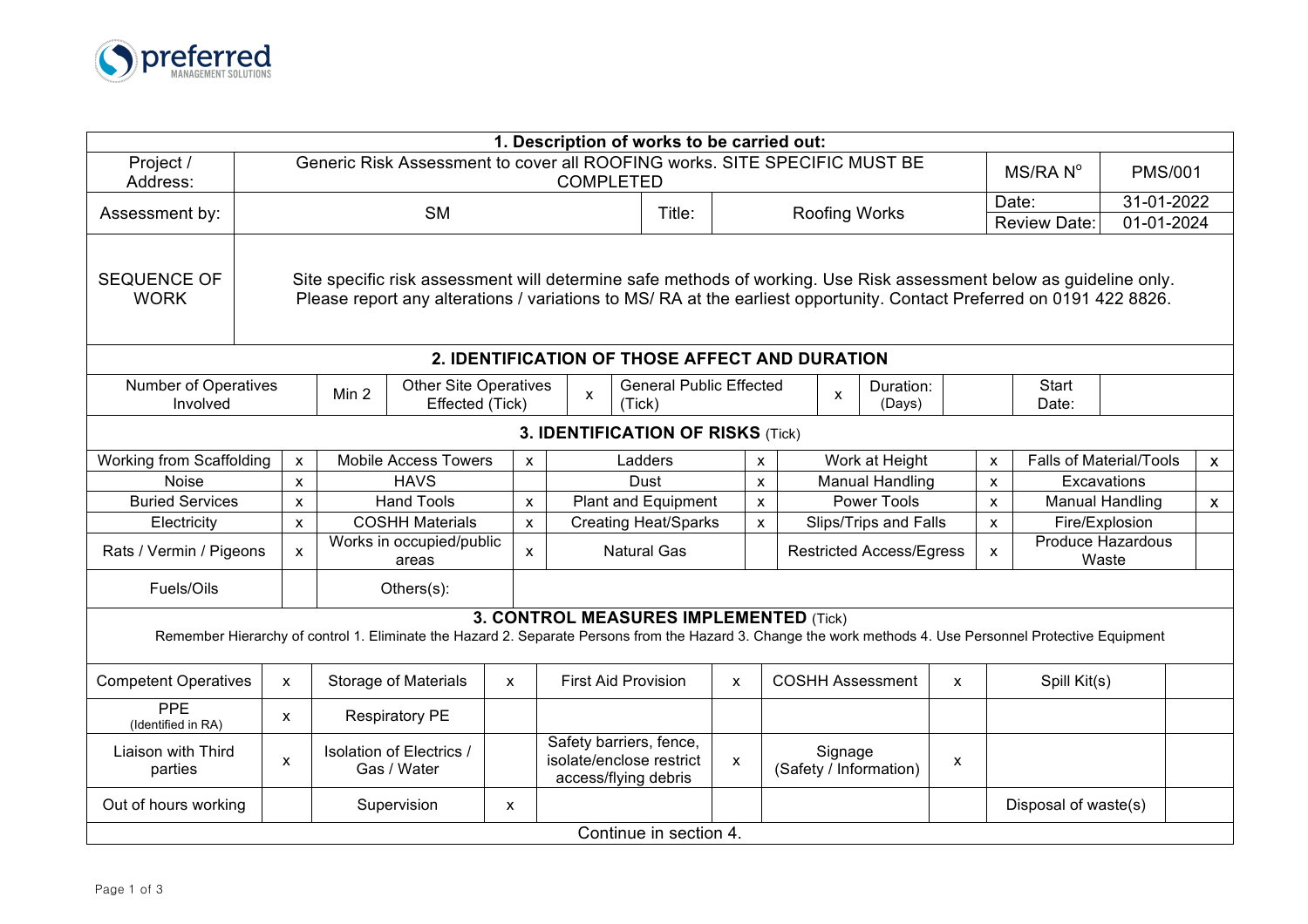

i<br>I

| <b>PPE REQUIREMENTS (Tick)</b> |   |                   |   |  |  |  |  |  |  |
|--------------------------------|---|-------------------|---|--|--|--|--|--|--|
| <b>Safety Boots</b>            | x | Coveralls         | x |  |  |  |  |  |  |
| <b>Safety Glasses</b>          | х | High Vis Clothing | x |  |  |  |  |  |  |
| Gloves                         | x | Other (Identify)  |   |  |  |  |  |  |  |
| <b>Hearing Protection</b>      | x | Harness           | x |  |  |  |  |  |  |
| PP3 Dust Mask                  | x |                   |   |  |  |  |  |  |  |

|                    |                           |                                |  | Likelihood of Accident | <b>Severity of Accident</b> |   | <b>Risk Rating</b>  |           |
|--------------------|---------------------------|--------------------------------|--|------------------------|-----------------------------|---|---------------------|-----------|
|                    |                           | <b>PPE REQUIREMENTS (Tick)</b> |  | (L)                    |                             |   | $(L \times S) = RR$ |           |
| Safety Boots       | X                         | Coveralls                      |  | <b>Very Unlikely</b>   | First Aid Injury            |   | <b>LOW</b>          | 1 - 5     |
| Safety Glasses     | X                         | High Vis Clothing              |  | Unlikely               | Minor Iniury                |   | <b>MEDIUM</b>       | $6 - 15$  |
| Gloves             | ◠                         | Other (Identify)               |  | Likelv                 | 3 Day + Injury              |   | <b>HIGH</b>         | $16 - 25$ |
| Hearing Protection | $\boldsymbol{\mathsf{x}}$ | Harness                        |  | Very Likely            | Maior Iniury                |   |                     |           |
| PP3 Dust Mask      | X                         |                                |  | Certain                | Fatality / Disability       | 5 |                     |           |

|                      |                                  |                         |                | <b>Before</b><br><b>Controls</b> |                 |                                                                       |                      | <b>Residual</b><br><b>Risk</b> |                | <b>Additional Control Measures</b>           |  |
|----------------------|----------------------------------|-------------------------|----------------|----------------------------------|-----------------|-----------------------------------------------------------------------|----------------------|--------------------------------|----------------|----------------------------------------------|--|
| <b>Hazard</b>        | <b>Consequences</b>              | <b>Persons Affected</b> | L              | S                                | <b>RR</b>       | <b>Existing Control Measures</b>                                      | L                    | ${\bf S}$                      | <b>RR</b>      | (where appropriate)                          |  |
| Fall from<br>Height  | Potential fatal                  | All                     | 4              | 5                                | 20              | Scaffold wherever possible to be<br>used                              | $\overline{2}$       | $\overline{2}$                 | $\overline{4}$ | Harness to be worn, double<br>lanyard system |  |
| Fall of<br>materials | Injury to workers<br>and public  | All                     | 3              | 5                                | 15              | Correct scaffold boards, Good<br>working practices                    | $\overline{2}$       | $\overline{2}$                 | 4              | Barrier surrounding area.<br>Mesh scaffold.  |  |
| Noise                | Irritant, dangerous<br>long term | All                     | 3              | $\overline{2}$                   | $6\phantom{1}6$ | Hearing protection when using power<br>tools as necessary             | $\blacktriangleleft$ |                                | $\overline{2}$ |                                              |  |
| Ladders              | <b>Potential Fall</b>            | Workers                 | $\overline{2}$ | $\overline{4}$                   | 8               | Inspect before every use for defects.<br>Use only for correct purpose | $\mathbf{1}$         |                                | $\overline{2}$ | Use scaffold wherever<br>possible            |  |
| Manual<br>Handling   | Potential injury                 | <b>Workers</b>          | 2              | 3                                | $6\phantom{1}$  | Implement correct manual handling<br>techniques                       | 1                    |                                | $\overline{2}$ |                                              |  |